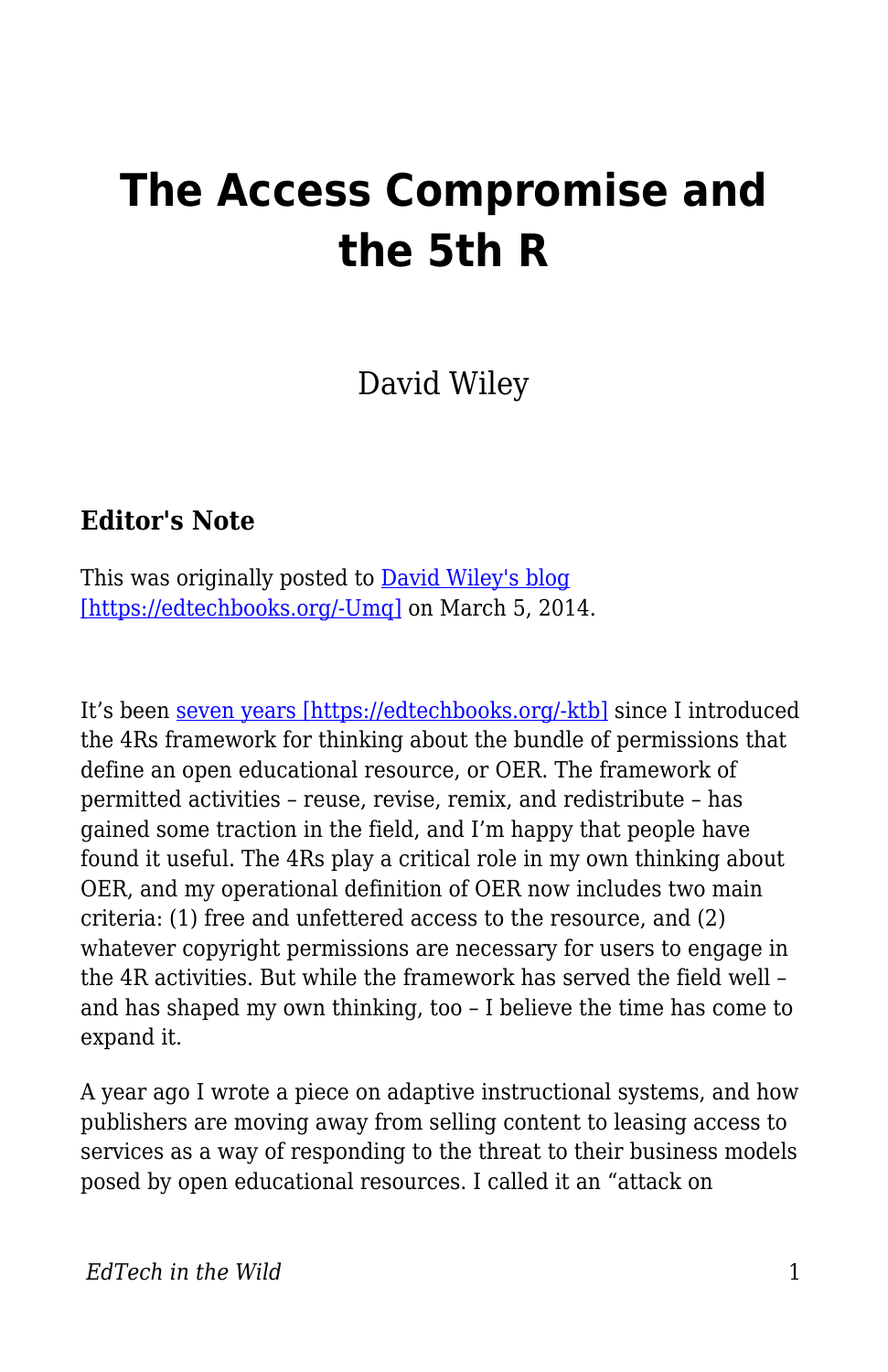personal property":

When you own a copy, the publisher completely loses control over it. When you subscribe to content through a digital service (like an adaptive learning service), the publisher achieves complete and perfect control over you and your use of their content.

Over the last year my thinking about the attack on personal property has slowly expanded and generalized to include not just publishers, but our own campuses as well. Last month I wrote about "[disappearing ink \[https://edtechbooks.org/-DID\]](http://opencontent.org/blog/archives/3192)," a way of characterizing the way that post-secondary institutions are trying to increase the affordability of required textbooks by decreasing student access to them. Specifically, campuses have initiated a number of programs like textbook buyback, textbook rental, digital subscription programs, and DRM-laden ebook programs, each of which results in students completely losing access to their required textbooks at the end of term. The more I've pondered the disappearing ink strategy, the more it has bothered me. I can understand commercial publishers acting in a way that favors business over learning, but not our campuses.

# **The Access Compromise**

Earlier this week I had the opportunity to speak to a group of librarians at the annual SPARC conference. As I prepared for that talk, and after a great conversation with Nicole Allen of SPARC, I began thinking about this broader problem from the library perspective. I slowly came to see that libraries represent a compromise made centuries ago under a different set of circumstances.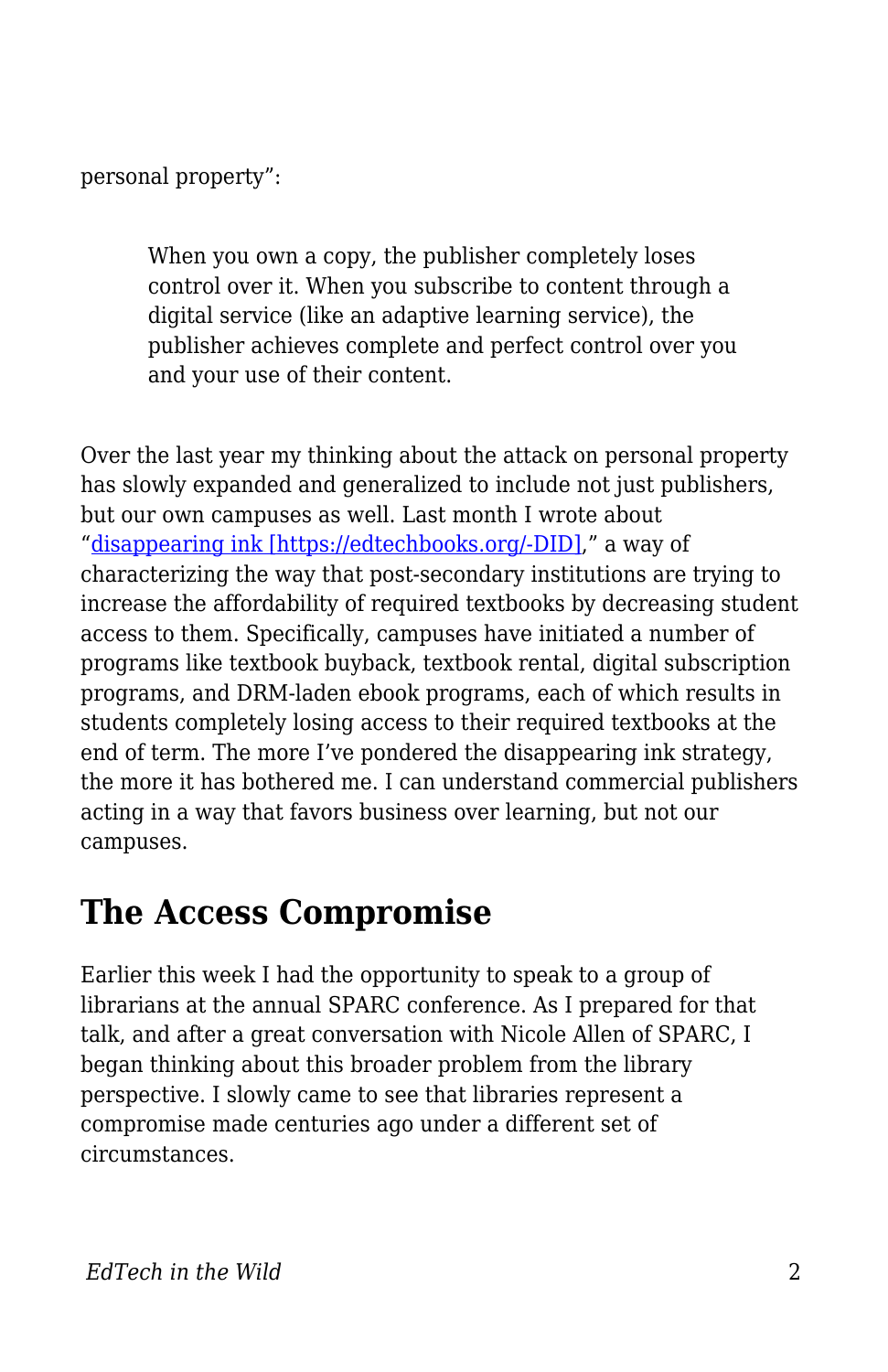There was a time before the invention of the printing press when books were unfathomably expensive – costing a full year's wages or more for a single volume. In this historical context where ownership of books by normal people was utterly impossible – unimaginable, even – we compromised. We said, let's gather books together in a single place and provide *access* to them. That access was limited to the privileged at first, but over time we have slowly but surely worked to democratize access to books through libraries.

Foregoing the idea of ownership and instead promoting the idea of access made sense in a world where books were incredibly scarce and new copies were too expensive for anyone but royalty to commission. However, in a world where books, journal articles, and other educational resources can be copied and distributed instantly and at essentially no cost, the "access compromise" doesn't seem like such a bargain anymore.

Unfortunately, in the higher education textbook market we see this historical story playing in reverse. Books that were once affordable enough to be owned by students have climbed in price to a point where we find our own institutions trying to persuade students to make the access compromise. That should have been the trigger. It's past time to turn the higher education textbook conversation away from access and back to personal ownership and individual control of learning content.

## **The 5th R**

Which brings us back to OER. There is no possible short- or mediumterm future in which commercial publishers do what is economically and technically necessary to make it possible for students to actually own their learning content. This means that any advances toward ownership will have to come from the field of open education.

Unfortunately, we the field of open education have completely bought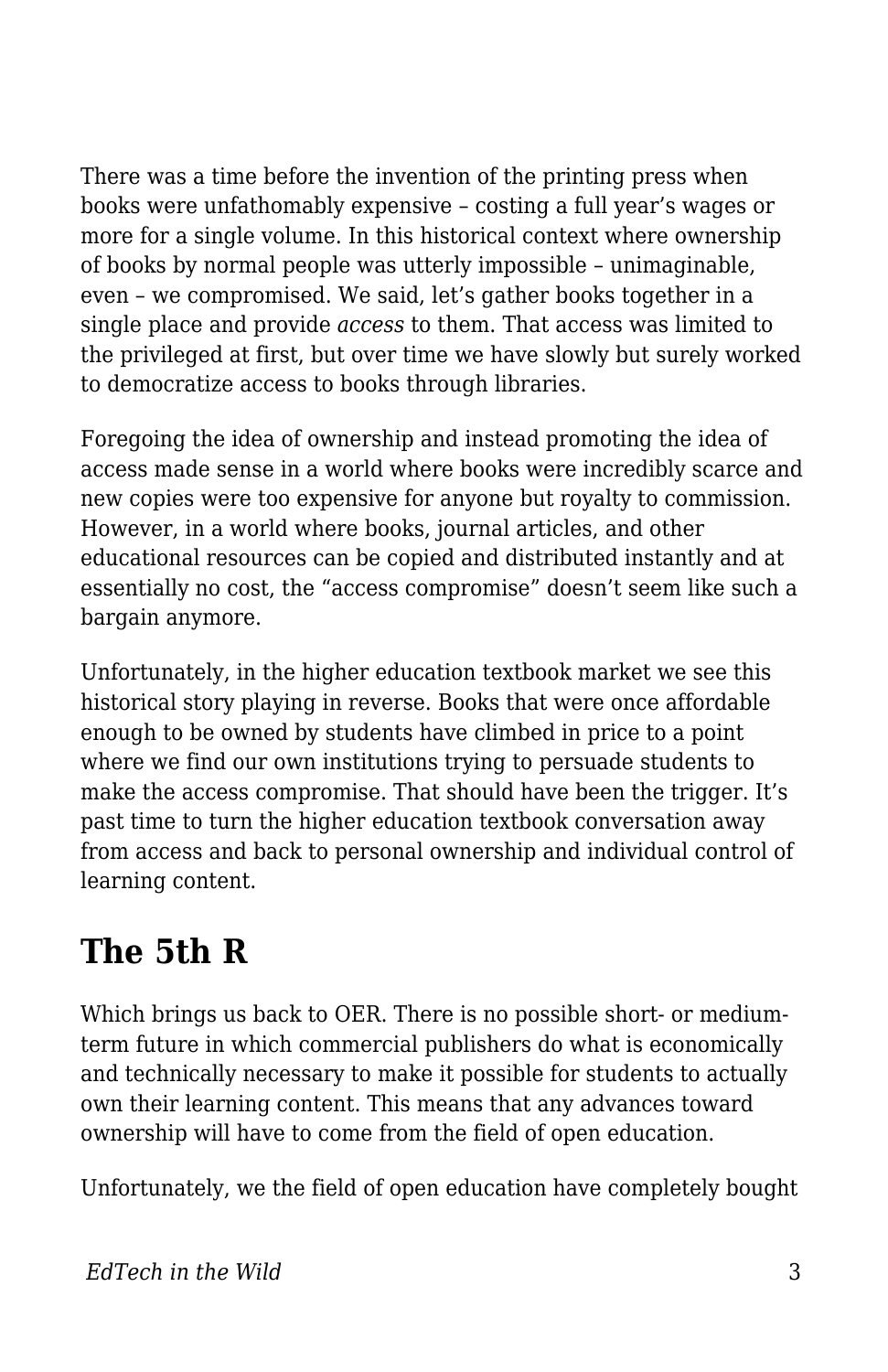into the access compromise. There's not a single definition of OER I'm aware of – including my own – that speaks directly to issues of ownership. Yes, ownership is sort of implied in the "reuse" R, and is legally permitted by open licenses. But for all of their willingness to share *access* to open educational resources, how many OER publishers go out of their way to make it easy for you to grab a copy of their OER that you can own and control forever? How many OER publishers enable access but go out of their way to frustrate copying? How many more OER publishers seem to have never given a second thought to users wanting to own copies, seeing no need to offer anything beyond access?

This leads me to feel that the time has come to add a 5th R to my framework – "retain." Hopefully this 5th R will elevate the ownership conversation in the open education community, allowing us to talk about it explicitly and begin the work necessary to support and enable it directly.

## **The 5Rs of Openness**

– Retain – the right to make, own, and control copies of the content – Reuse – the right to use the content in a wide range of ways (e.g., in

a class, in a study group, on a website, in a video)

– Revise – the right to adapt, adjust, modify, or alter the content itself (e.g., translate the content into another language)

– Remix – the right to combine the original or revised content with other open content to create something new (e.g., incorporate the content into a mashup)

– Redistribute – the right to share copies of the original content, your revisions, or your remixes with others (e.g., give a copy of the content to a friend)